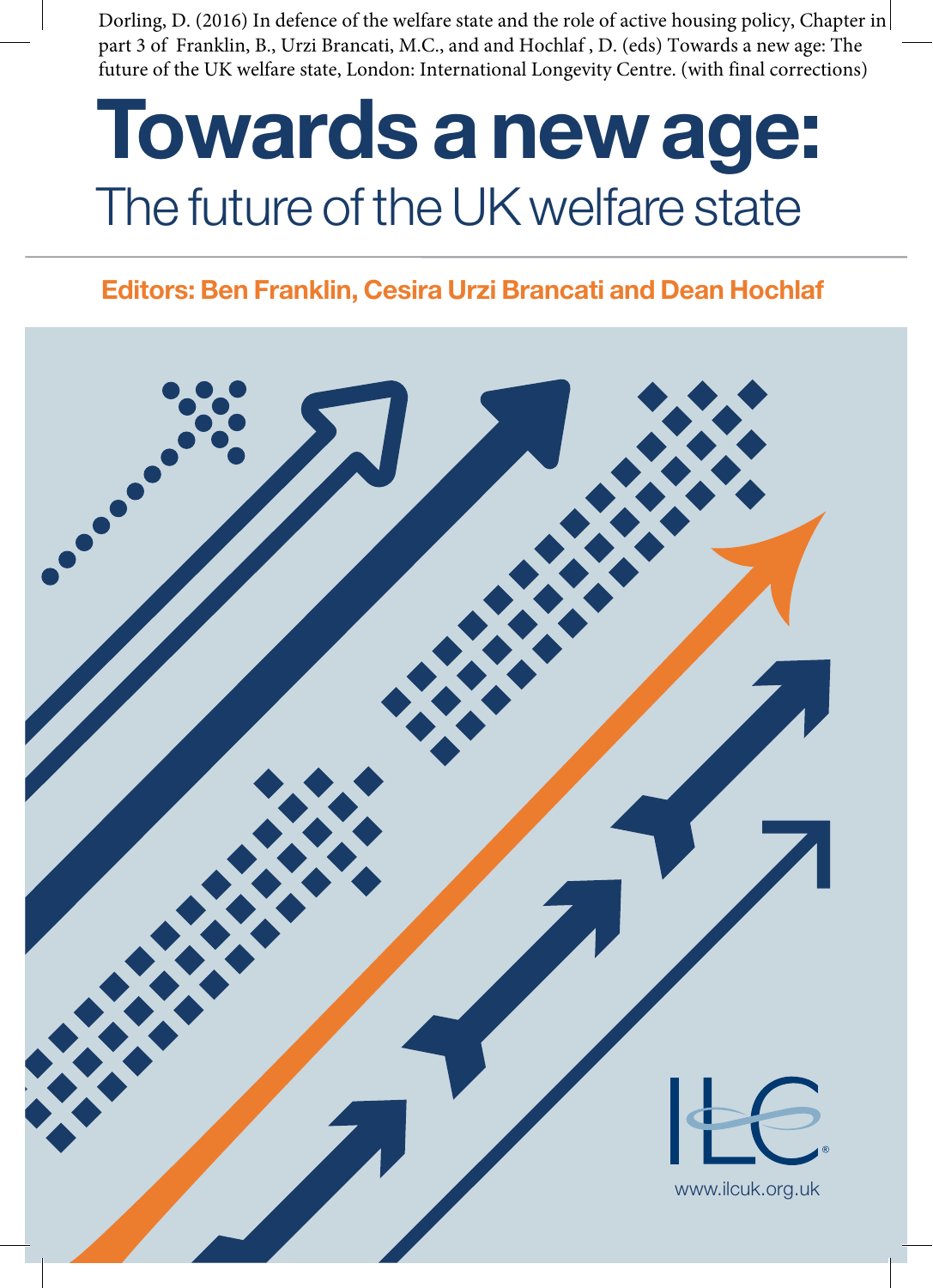# **In defence of the welfare state and the role of active housing policy**

Danny Dorling, Halford Mackinder Professor of Geography, School of Geography and the Environment, University of **Oxford** 

The UK welfare state is under attack. Those attacking it vehemently hate the idea of collective responsibility and have grown up with a particular belief, almost religious, that only markets are efficient. This group will age and disappear in time. Those who are younger than them have a very different experience of growing up, paying extortionate rents, being exploited by the market rather than fantasying about how good it could be. The young of the UK have been taught about market failure the hard way. That younger generation may well be the salvation of the welfare state as regards housing. They may bring in the rent regulation that the private sector so badly needs. But, before they become middle aged and are able to do this, there will be a battle.

It is easy to forget whom the welfare state should be for and what it should provide. The word welfare has been tarnished to the point that it is now equated with scrounger and malingerer. Benefits are now talked about as charity rather than as a right.

The welfare state is for all of us, but it does need to change. All of us can find ourselves suddenly in need. We can all fall ill, find that our loved one no longer loves us, or that our employer does not want us anymore. Even the incredibly economically successful need a welfare state. They need it not only to live in a society they need not be afraid of, but because (no matter how hard they try to hoard their wealth) some of their great-grandchildren or great nieces and nephews will come to rely on it. No rich family in history has ever managed to protect all its progeny for long. You can spend as much as you like on your children's education, but that will not secure their grandchildren's futures.

The welfare state is required for those goods that are too large, complex or rarely purchased for individuals to become experts in. No amount of information and transparency is a substitute for actual market experience. It is when you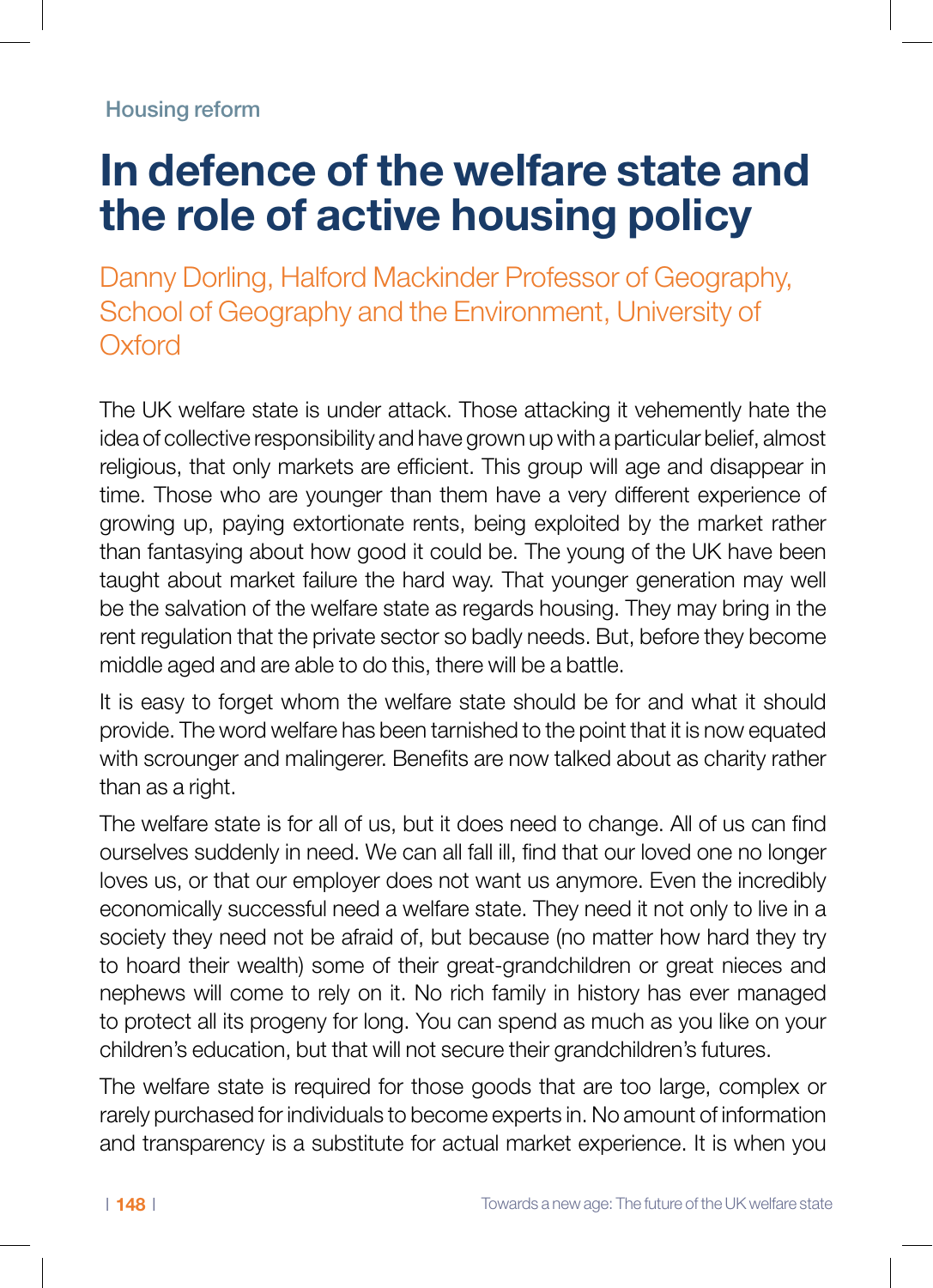learn from your many mistakes that the market works. We learn how to operate in markets from buying the wrong clothes, eating out in the wrong places, and listening to the wrong music. However, in cases of rare purchases you are usually a dupe and you need help because you do not know what you are doing. Children only have one shot at an education; none of us should want to learn from our mistakes by choosing the wrong heart surgeon. It is also not enjoyable to make the wrong choices in housing - we don't want to move home so frequently that we become experts at it. In all these areas there are sharks that will try to exploit the ignorant (and to a certain extent we are all ignorant) for profit. The welfare state protects us from the greedy and delivers goods and services that are accessible to all.

Fair future delivery models for health and social care, for pensions, for welfare, for housing and education should be based on those that are most successful in other countries with a welfare state. Unfortunately, (for us) our record is now very poor in all these areas, but should tell us we need to search for better alternatives to how we have allowed our welfare state to corrode. Consider for instance, our pensioners who are destined to mostly subsist in poverty if they live long enough. The Table below shows the most recent median incomes of better-off tax paying pensioners in London. An income of £11,000 a year (in Hackney) is £30 a day. Our elite are so ignorant of the simplest social statistics that they have no idea that the average tax paying pensioner, including those pensioners living just a few miles from the Houses of Parliament, survive on so little.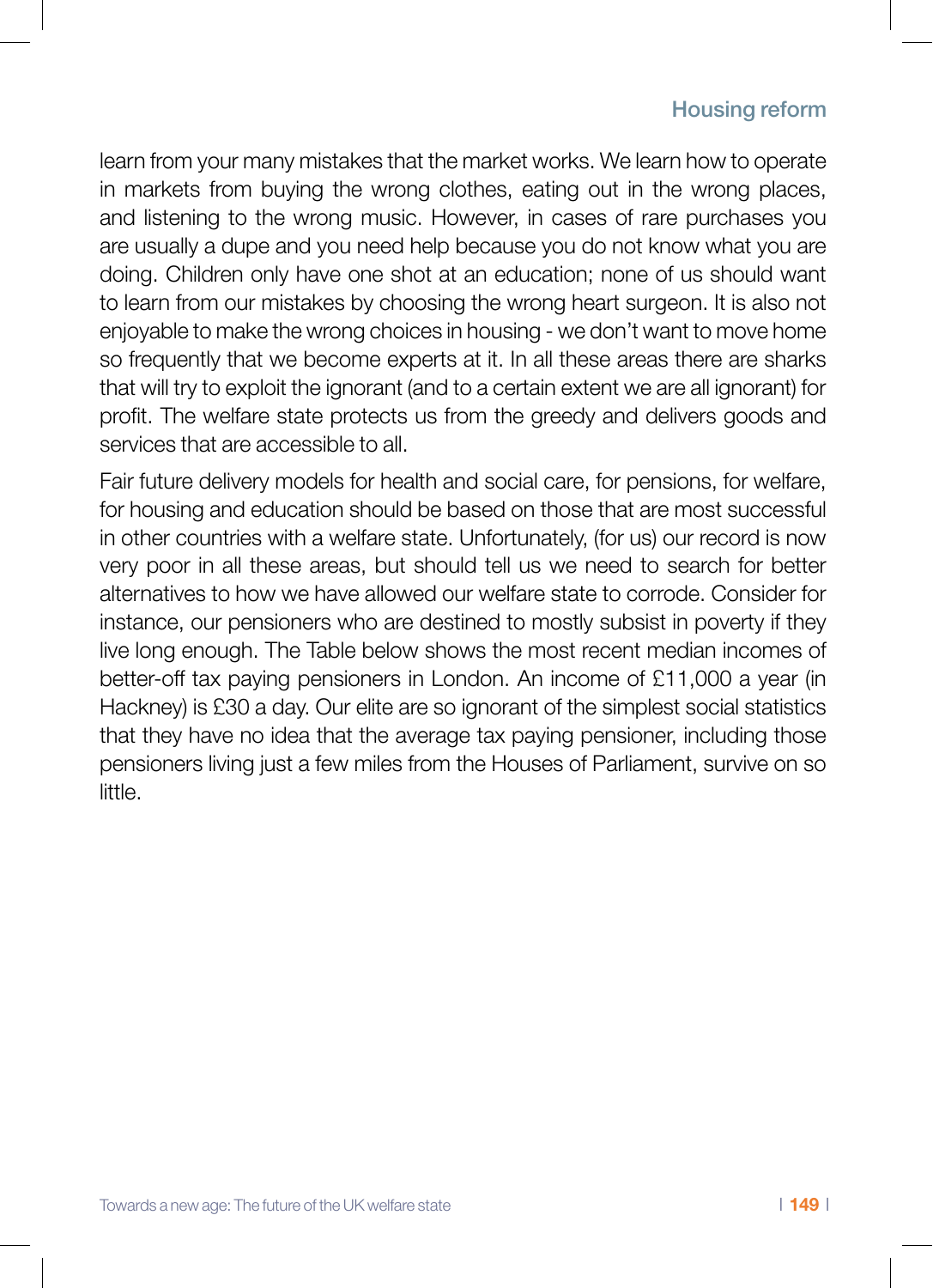# **Income and tax by borough and district or unitary authority, 2012-13 Income and tax by borough and district or unitary authority, 2012-13** (taxe payer only)

|                                            | Self-employment income |         |        |       | <b>Employment income</b> |     | Pension income |             |  |
|--------------------------------------------|------------------------|---------|--------|-------|--------------------------|-----|----------------|-------------|--|
| County and district /<br>unitary authority | n                      | Mean    | Median | n     | Mean Median              | n   |                | Mean Median |  |
| London                                     | 568                    | 31,000  | 12,200 | 3,140 | 36,800 24,000            | 663 | 16,800         | 13,300      |  |
| <b>Barking and Dagenham</b>                | 10                     | 15,300  | 14,200 | 60    | 23,500 20,700            | 11  | 11,200         | 11,700      |  |
| <b>Barnet</b>                              | 31                     | 29,400  | 12,700 | 129   | 35,500 23,000            | 37  | 17,100         | 13,300      |  |
| <b>Bexley</b>                              | 13                     | 16,100  | 12,700 | 85    | 28,500 23,500            | 31  | 14,900         | 13,400      |  |
| <b>Brent</b>                               | 23                     | 18,300  | 11,600 | 116   | 26,200 19,900            | 19  | 12,800         | 11,200      |  |
| <b>Bromley</b>                             | 23                     | 23,700  | 13,500 | 122   | 35,400 26,200            | 48  | 19,100         | 15,600      |  |
| Camden                                     | 18                     | 87,800  | 14.500 | 85    | 55,800 27,900            | 15  | 22,400         | 14,100      |  |
| <b>City of London</b>                      | 2                      | 144,000 | 81,400 | 7     | 116,000 55,100           | 1   | 26,400         | 15,000      |  |
| Croydon                                    | 21                     | 18,100  | 10,800 | 133   | 29,700 24,000            | 41  | 16,800         | 14,800      |  |
| Ealing                                     | 25                     | 20,700  | 11,700 | 129   | 31,000 22,600            | 25  | 15,100         | 12,700      |  |
| Enfield                                    | 19                     | 22,200  | 12,500 | 110   | 28,400 22,400            | 30  | 15,200         | 12,800      |  |
| Greenwich                                  | 16                     | 18,500  | 11,200 | 93    | 30,400 22,900            | 19  | 15,200         | 13,000      |  |
| Hackney                                    | 18                     | 22,500  | 11,100 | 84    | 30,300 24,100            | 9   | 12.200         | 11,000      |  |
| <b>Hammersmith and Fulhar</b>              | 12                     | 41.100  | 11.700 | 78    | 49,400 25,700            | 11  | 18.700         | 13.100      |  |
| <b>Haringey</b>                            | 23                     | 25,500  | 11,600 | 97    | 32,400 22,400            | 16  | 17,300         | 13,200      |  |
| <b>Harrow</b>                              | 20                     | 22,900  | 12,600 | 94    | 29,800 22,400            | 26  | 15,700         | 12,500      |  |
| <b>Havering</b>                            | 17                     | 20,500  | 14,700 | 91    | 30,600 24,500            | 36  | 15,100         | 13,900      |  |
| <b>Hillingdon</b>                          | 16                     | 18,300  | 12,400 | 106   | 29,000 23,000            | 29  | 15.900         | 13,400      |  |
| <b>Hounslow</b>                            | 17                     | 24.900  | 11.700 | 109   | 30.300 22.100            | 20  | 13.100         | 11,600      |  |
| <b>Islington</b>                           | 15                     | 45,000  | 13.400 | 90    | 43.200 27.200            | 11  | 18.100         | 12,400      |  |
| <b>Kensington and Chelsea</b>              | 12                     | 122,000 | 12,500 | 55    | 113,000 34,000           | 12  | 26,000         | 12,500      |  |
| Kingston-upon-Thames                       | 11                     | 27,800  | 12,000 | 65    | 38,000 26,300            | 18  | 17,600         | 14,300      |  |
| Lambeth                                    | 19                     | 23,800  | 11,700 | 130   | 35,400 25,400            | 13  | 15,400         | 12,300      |  |
| Lewisham                                   | 17                     | 16,600  | 11,100 | 100   | 29,600 23,100            | 18  | 14,700         | 13,200      |  |
| Merton                                     | 14                     | 44.400  | 11.600 | 84    | 39,500 25,200            | 18  | 17.400         | 13,400      |  |
| <b>Newham</b>                              | 20                     | 13,700  | 11,500 | 108   | 23,000 18,800            | 9   | 12,800         | 11,500      |  |
| Redbridge                                  | 19                     | 20,100  | 13,100 | 97    | 30,500 23,900            | 26  | 15,800         | 13,200      |  |
| Richmond-upon-Thames                       | 15                     | 39,800  | 12,200 | 78    | 54,800 30,900            | 25  | 20,900         | 15,400      |  |
| <b>Southwark</b>                           | 17                     | 27,200  | 10,900 | 117   | 35,000 24,300            | 13  | 15,900         | 12,500      |  |
| Sutton                                     | 13                     | 18,500  | 12,500 | 74    | 30,700 25,200            | 21  | 16,900         | 15,400      |  |
| <b>Tower Hamlets</b>                       | 12                     | 20,900  | 11.100 | 104   | 37.600 24.500            | 7   | 16.600         | 12,200      |  |
| <b>Waltham Forest</b>                      | 23                     | 15,100  | 12,500 | 93    | 26,000 21,900            | 16  | 14,800         | 14,100      |  |
| Wandsworth                                 | 20                     | 48,400  | 12,500 | 131   | 49,600 29,200            | 20  | 18,300         | 13,300      |  |
| Westminste                                 | 14                     | 106,000 | 14,200 | 82    | 75,900 29,800            | 14  | 29,600         | 15,000      |  |
|                                            |                        |         |        |       |                          |     |                |             |  |

Source – HM Revenue and customs, Nation Statistics (approved by ONS) last updated March 2016: "National Statistics: Income and tax by borough and district or unitary authority, confidence intervals"173

# **Taking action: How can we solve the housing challenge to support equality?**

We look long-term. If we look to the United Provinces (the richest place on Earth before the United Kingdom became so rich) at their heart, in Amsterdam in 1699, a house sold for 28,100 guilders. This was a very fine house. Its

<sup>173</sup> https://www.gov.uk/government/statistics/income-and-tax-by-borough-and-district-or-unitary-authoity-confidence-intervals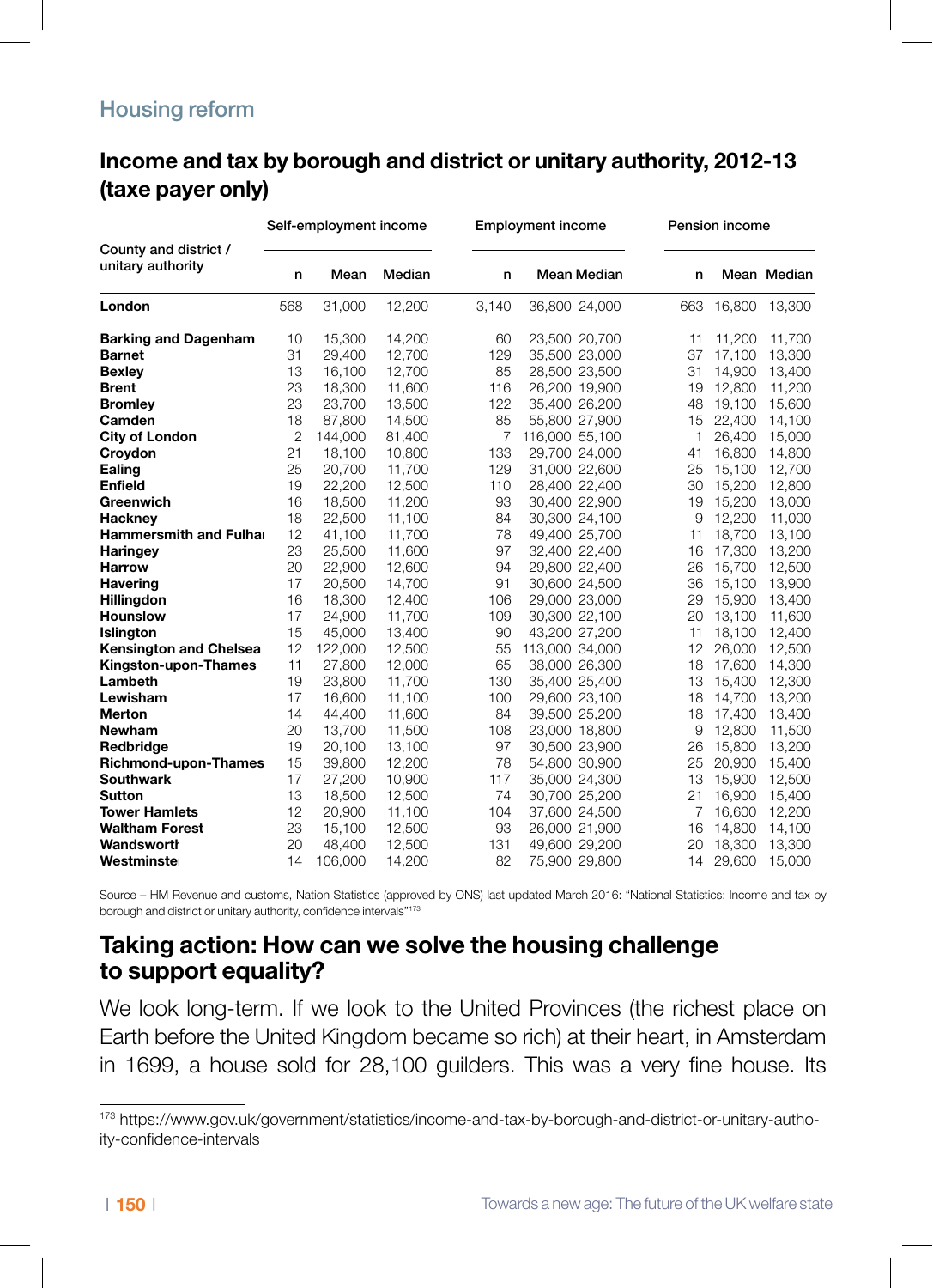equivalent would be found in Kensington today. The house in question was number 20 Herengracht, on a street that was situated on the most sought after canal in the city. That sale represented a real terms rise of 15% on its 1669 sale price. It was valued then, in today's money, at just under half a million Euros. The world as a whole was far poorer then so this was a true fortune. The value of the house rose again to peak in 1738. For seven decades' prices had risen and risen. The Dutch elite must have believed they could never fall.

Prices on Herengracht fell by a third to 1751, and then as Neil Monnery, who documents all this puts it succinctly, they fell again and again : "prices would reach their 1740s levels once more in 1778 and then not again for 250 years"174 You could look more recently at Tokyo in 1990, or at Dublin in 2008, or all around the world but London. A 1980s degree from Oxford in modern history doesn't teach you stories such as this. George Osborne may well still not be aware of the possibilities. We all need the welfare state not only because none of us can foresee what might happen to us individually, but because markets (and especially housing markets) are unpredictable and stability is far from common.

Figure 1 is a simplified version of a much more complicated graph first published in the Telegraph Newspaper. In the figure, each cell represents people of a particular age and the numbers outside those cells represent the proportion of that age group at that time who were homeowners (i.e. buying a home with a mortgage or owned it outright). Housing has become unaffordable, which is why the lines slope down to the right. But that does not mean that most people will now rent forever, it suggests that a market correction is over-due. It means that house prices are now unsustainably high. By 2012, more than 50% of people in their twenties and early thirties were renting representing a dramatic change from only a decade ago when most lived in mortgagor households. If the trends shown in Figure 1 continue, then in ten years' time a majority of people in their forties will be renting privately, and in another ten years, a majority in their fifties will be. This is why Figure 1 is so important – it shows us where we are currently heading.If there is not a market-correction then most people will be renting, and paying very high rents, until they die

<sup>174</sup> Monnery, N. (2011) Safe as house? A Historical Analysis of Property Prices, London: London Publishing Partnership. Pages. 84-85.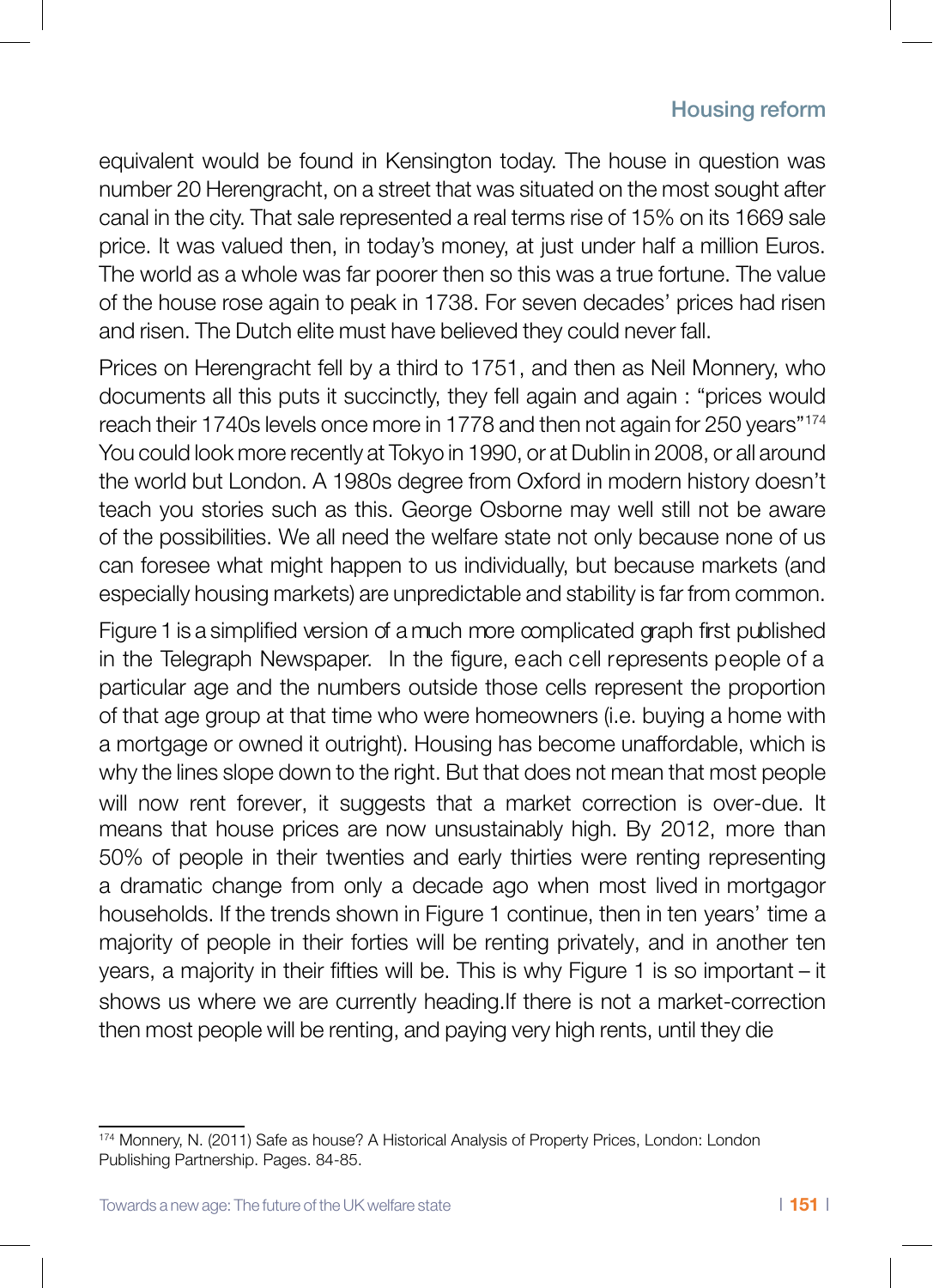**People with a mortgage or who own outright in the UK by age 1983- 2012 (% within single year of age and year group)**



Note: Data missing for 1988 and 1992, the trends have been interpolated over those years

Source: Analysis by the author of the British Social Attitudes Surveys

So what can we do? The answer is an enormous amount. A renewed welfare state could incorporate private renting but control it. The standard length of private rented tenure in the UK should be lengthened to three years, or five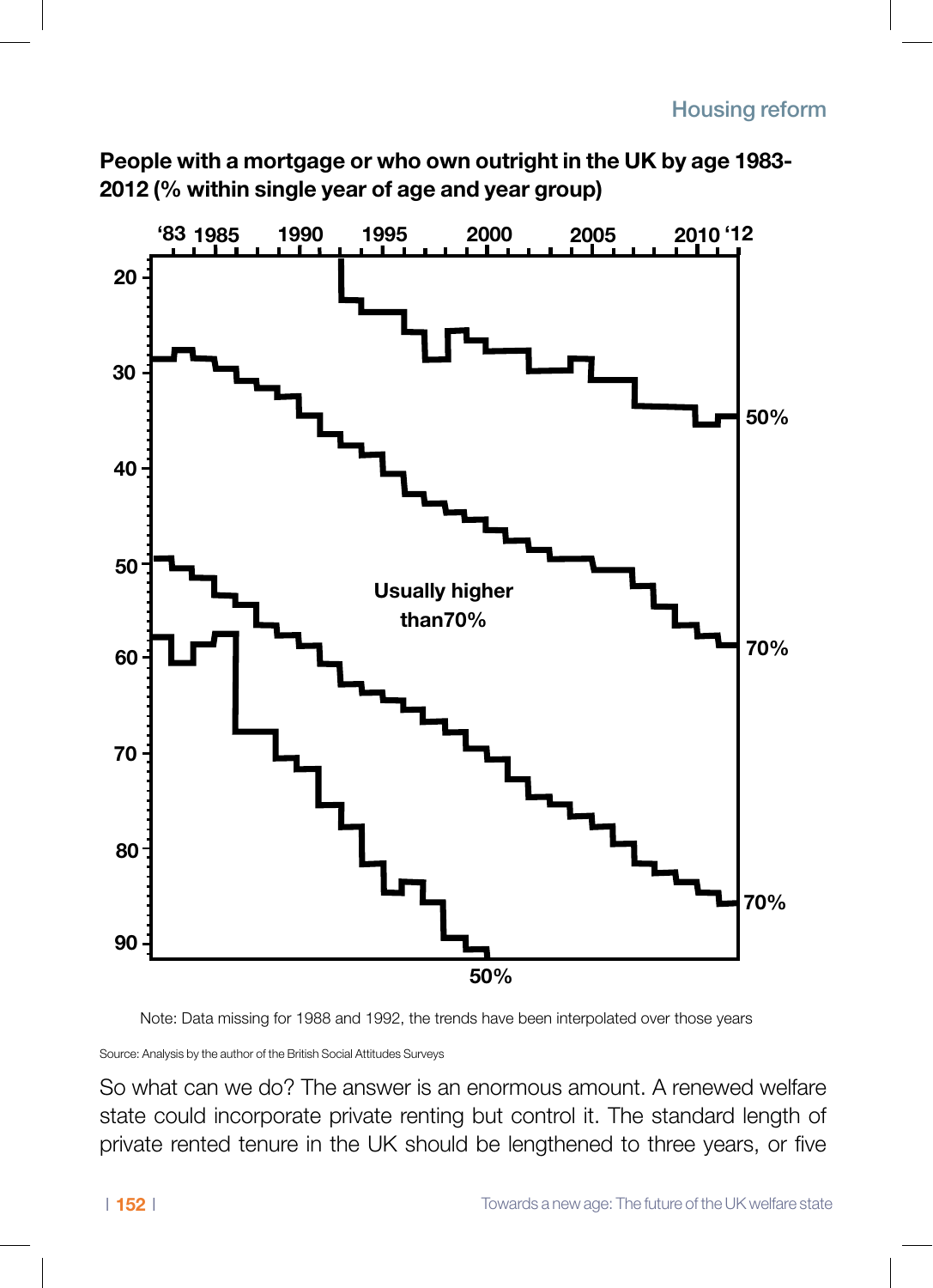years for people with, or who subsequently have, children. Rents must not be increased during this period, since people should not be losing more than a third of their disposal income in rent; a huge number of recent reports and studies make this claim and cite an enormous amount of data in support of it.<sup>175</sup> Social housing rents should be subject to regulation, to ensure that they are not excessive: again, not more than 30% of disposable income. Tenants who might wish to leave their tenancy early could still do so, but landlords could not insist that they do. If the quality of accommodation is substandard, tenants should have the right to improve it, deduct the cost from their rent, and extend their tenancies by more years in proportion to how much they had to spend. That would give the landlord an incentive to ensure the accommodation was up to standard. It would also ensure our housing stock was improved. If you think this is impossible consider how the right to roam was introduced. The land in England is still owned by the landowner, but we all have a right to roam over it and they have a duty to keep the paths clear and the styles well repaired. Lives can be improved by improving rights without the need to nationalise land or housing.

# **Under-occupancy**

Housing is in short supply because it is now being used in Britain in a way that is more inefficient than at any time since good census records of our use of housing began in 1911. A higher proportion of homes are empty or more rooms in them are under-used than ever before. Almost all of this inefficiency is in the private sector and mostly found among those who own outright. It is largely due to older homeowners holding on to large properties that are too big for them, but they keep them for the rising asset value, possibly hoping to pass that on to their children when they die – to try to protect their children.

Annual wealth (including housing wealth) taxation is needed because the alternative is that a small group becomes ever wealthier to the detriment of the rest, or that we stoke up the size of the eventual crash to be from even dizzier heights. Progressive property taxation would achieve a great deal, as could a flat tax on the value of property owned or proportional to total land value.

<sup>175</sup> See the final report of the London Fairness Commission of 2016: http://londonfairnesscommission. co.uk/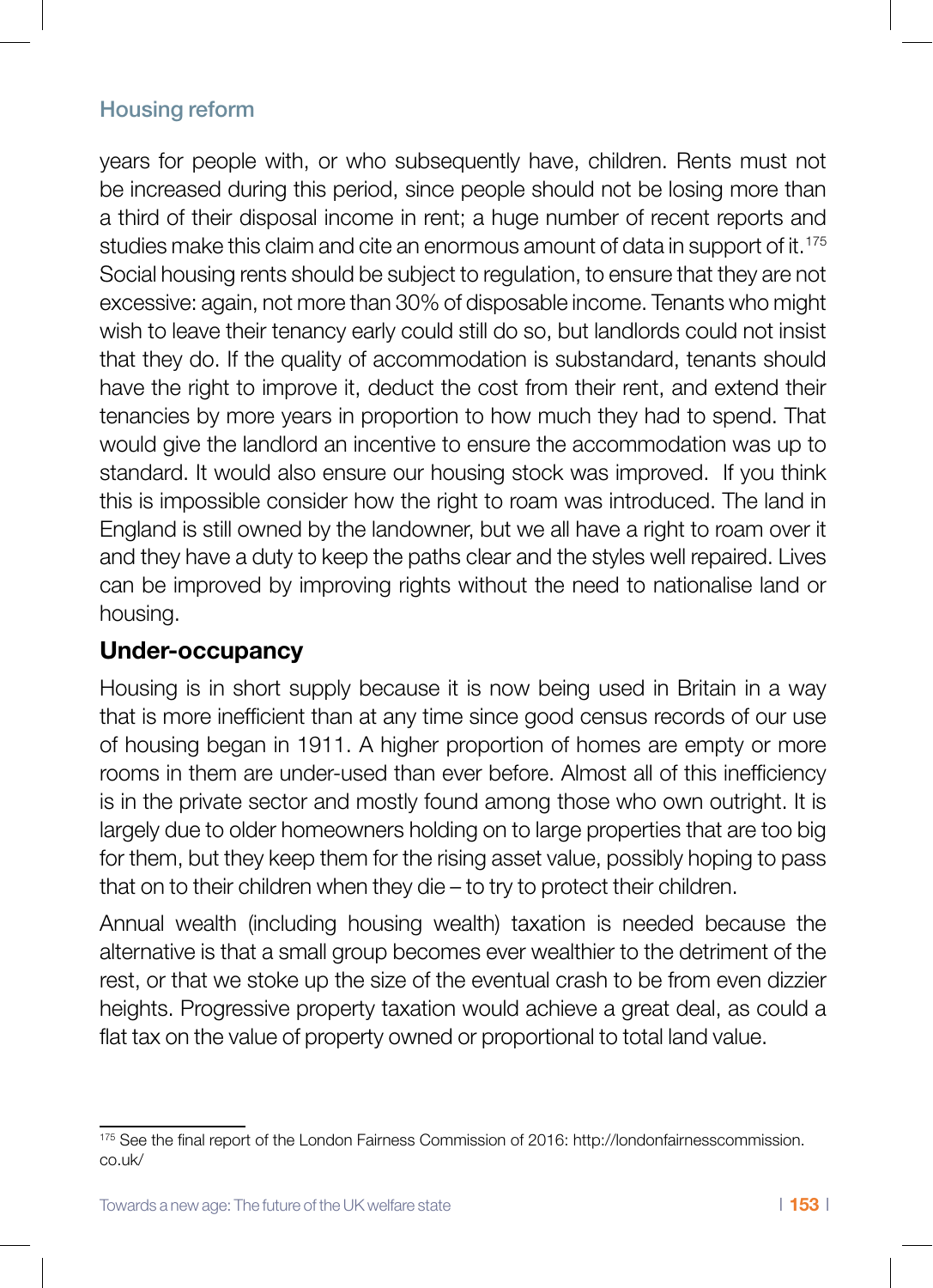# **Building more homes**

We have to build because our population is rising and we are lucky that it is. We have to build retirement apartments with lifts near to where we currently live that are attractive enough for people to occupy by downsizing to. I am writing this chapter from the  $17<sup>th</sup>$  floor of a tower block in the middle of the city in Berne in Switzerland. The tower-block has wonderful views of the city and the mountains around it. It is located by the main railway station and by the medical institute where I am working today. All the residents on the floors below me are very old. Proposals that may appear impossible in England have long ago been implemented elsewhere in Europe.

We have to build homes in and near cities where people will not need more cars to use those homes. And we have to ensure that the value of housing begins to fall towards normal European levels so that there is a disincentive to horde. The purchase of housing to leave empty as an investment should be made unaffordable by increasing taxation on empty homes and ensuring that capital gains tax applies to all property. We also need decent pensions so people don't bet on housing for their retirement income.

# **Rent regulation**

In the Netherlands tenancies are regulated; the quality of rented housing is higher; price is lower. In France, rented homes are much more spacious, on average, than in the UK. In the US, property taxes are fairer. In Japan they are decades ahead of us in terms of planning housing to fit public transport, so for decades' car use there has been falling.

Housing in the UK needs to be for homes again, not for investment and speculation. We need to look abroad to see how to do this. We need to look at how housing policy in other countries has also contributed to better mental health in those countries. Of course, there is much more to do than this. For instance, the Swiss choose to dedicate twice as much, per head, on health spending compared to the British – but that is not the only reason why they are healthier. Nowhere is perfect, but so many places are so much better than we are in the UK. The entire continent of Europe now provides examples of many different variant of the welfare state. Although the UK was the first country in Europe to adopt this model we have forgotten how valuable it is and have become complacent. The same has happened in New Zealand that introduced